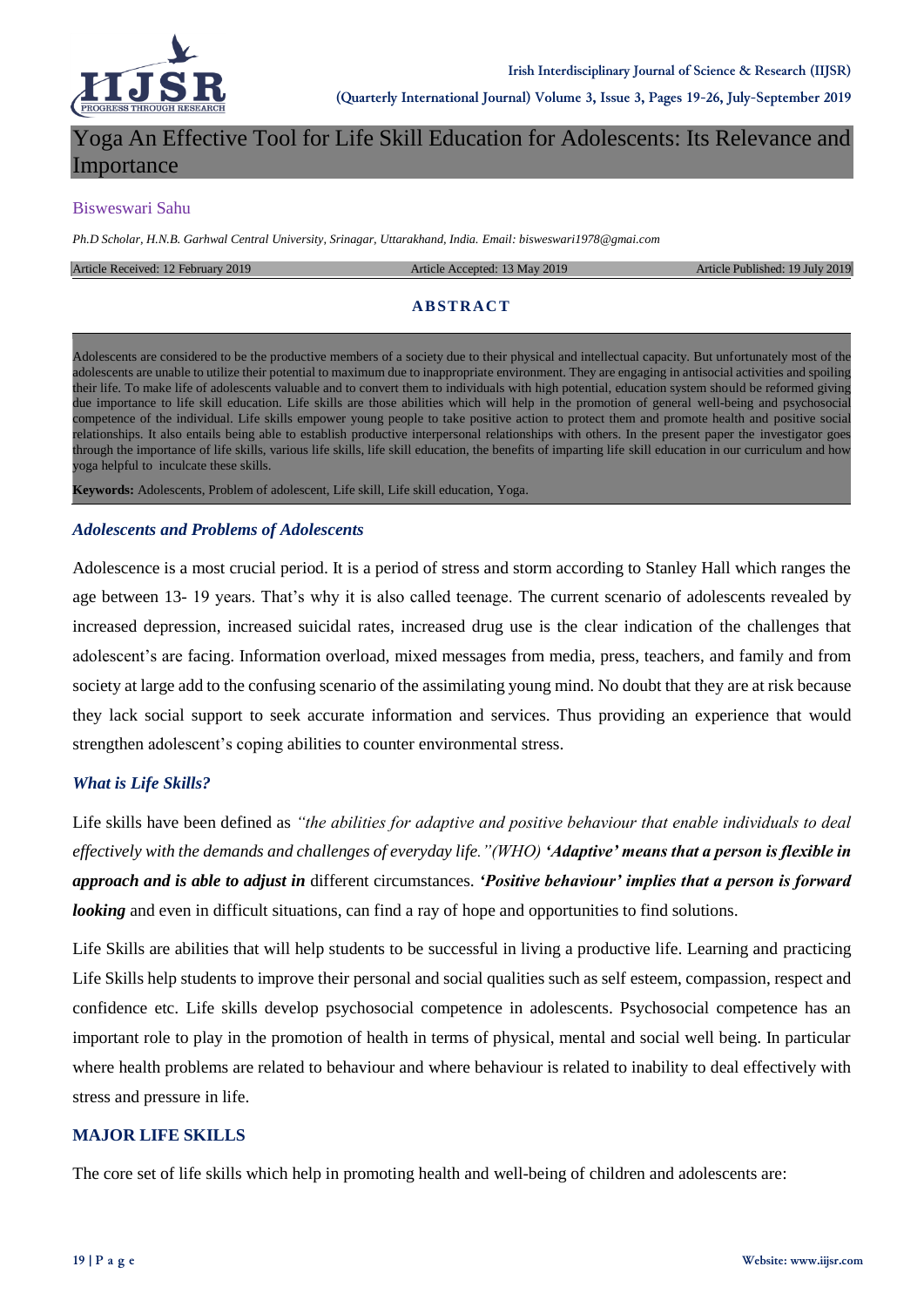

**(Quarterly International Journal) Volume 3, Issue 3, Pages 19-26, July-September 2019**



**THINKING SKILLS:** The individual must also be skilled at evaluating the future consequences of their present actions on others. They need to be able to determine alternative solutions and to analyze the influence of their own values and the values of those around them. The components of thinking skills are:

- **Decision making**  Helps to deal constructively with decisions about our lives. The process of assessing an issue by considering all possible/available options and the effects those different decisions might have on them.
- **Problem solving**: Having made the decisions about each of the options, choosing the one which suits the best, following it through even in the face impediments and going through the process again till a positive outcome of the problem is achieved. If problems in life are left unsolved can cause mental stress and physical strain.
- **Creative thinking**: It is the ability to look beyond our direct experience and address issues. It contributes to both decision making and problem solving by enabling us to explore the available alternatives and various consequences of our actions or non-action. It helps us to look beyond our direct experience, and even if no problem is identified, or no decision is to be made, creative thinking can help us to respond adaptively and with flexibility to the situations of our daily lives.
- **Critical thinking**: It is an ability to analyze information and experiences in an objective manner. Critical thinking can contribute to health by helping us to recognize and assess the factors that influence attitudes and behavior, such as values, peer pressure, and the media.

**SOCIAL SKILLS:** These include verbal and non-verbal communication, active listening, and the ability to express feelings and give feedback. Also in this category are negotiation/refusal skills and assertiveness skills that directly affect one's ability to manage conflict The components of social skills are:

 **Effective communication**: - Effective communication means that we are able to express ourselves, both verbally and non-verbally, in ways that are appropriate to our cultures and situations. This means being able to express opinions, desires, needs and fears. And it also means being able to ask for advice and help in a time of need.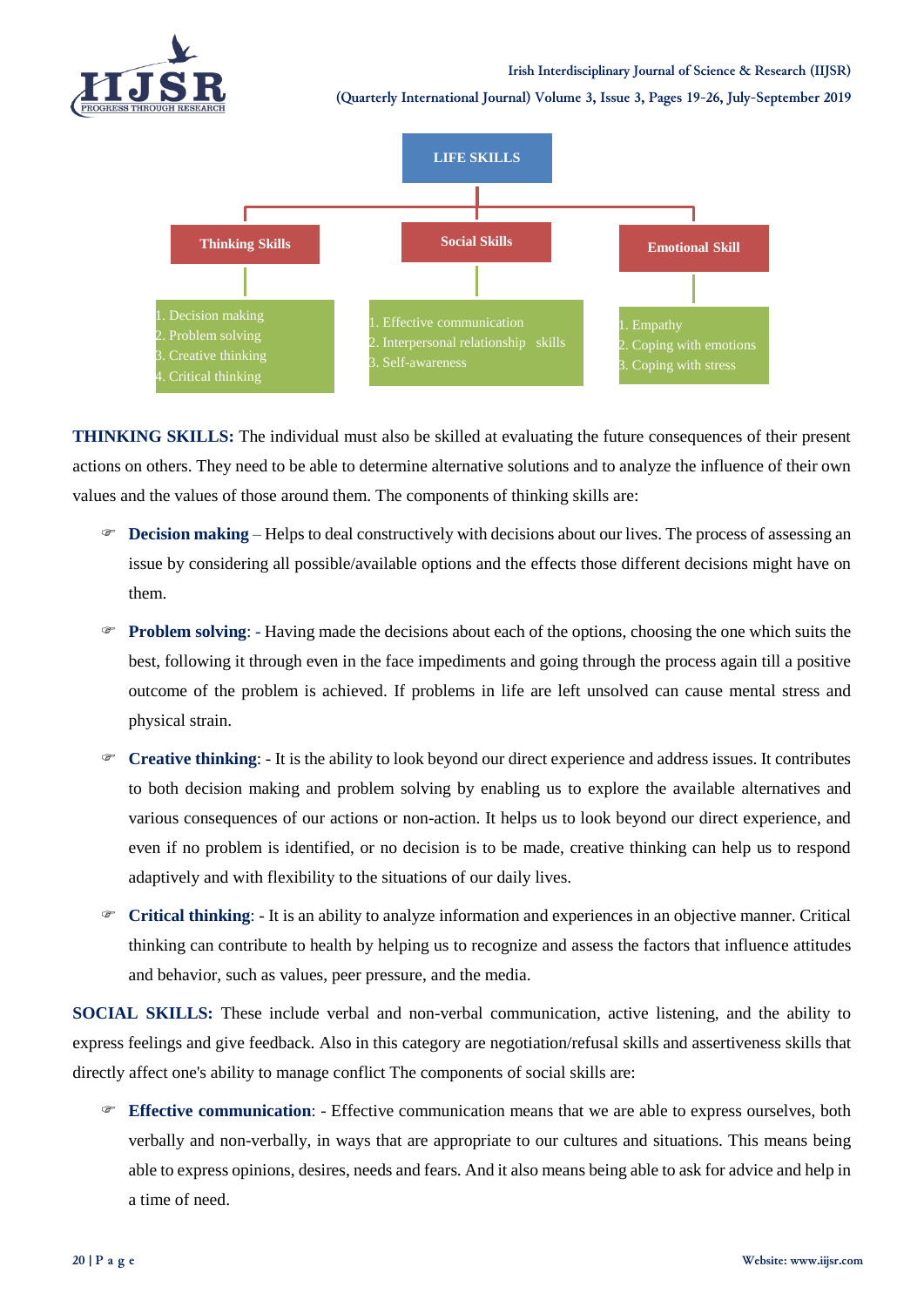

- **Interpersonal relationships**: Interpersonal relationship skills help us to relate in positive ways with the people we interact with. This means being able to make and keep friendly relationships, which can be of great importance to our mental and social well-being. It also includes keeping good relations with family members, teachers, peers which are an important source of social support.
- **Self-awareness**:- Self awareness includes our recognition of ourselves, our character, our strengths and weaknesses, desires and dislikes. Developing self-awareness can help us to recognize when we are stressed or feel under pressure. It is also often a prerequisite for effective communication and interpersonal relations, as well as for developing empathy for others.

**EMOTIONAL SKILLS**: These refer to skills which help one to increase the internal locus of control, so that the individual believes that she/he can affect change and make a difference in the world. The components of emotional skills are:

- **Empathy: -** Empathy is the ability to imagine what life is like for another person, even in a situation that we may not be familiar with. Empathy can help us to understand and accept others who may be very different from ourselves, which can improve social interactions, for example, in situations of ethnic or cultural diversity. Empathy can also help to encourage nurturing behavior towards people in need of care and assistance, or tolerance, as is the case with AIDS sufferers, or people with mental disorders, who may be stigmatized and ostracized by the very people they depend upon for support.
- **Coping with emotions: -** Coping with emotions involves recognizing emotions in ourselves and others, being aware of how emotions influence behavior, and being able to respond to emotions appropriately. Intense emotions, like anger or sorrow can have negative effects on our health if we do not react appropriately.
- **Coping with stress: -** Coping with stress is recognizing the sources of stress in our lives, recognizing how this affects us, and acting in ways that help to control our levels of stress. This may mean that we take action to reduce the sources of stress, for example, by making changes to our physical environment or lifestyle. Inevitably, cultural and social factors will determine the exact nature of life skills. For example, eye contact may be encouraged in boys for effective communication, but not for girls in some societies, so gender issues will arise in identifying the nature of life skills for psychosocial competence.

# **LIFE SKILL EDUCATION**

Life skill education is a programme on mental health of WHO Geneva for promoting psychosocial competence. Life skill education is a value added program which aims to provide students with strategies to make healthy choices that contribute to a meaningful life. It helps adolescents to understand their self and to assess their skills, abilities and areas of development. It also helps adolescents to get along with other people and adjust with their environment and making responsible decision.

The main objective of life skill education is to enable the learner to develop a concept of oneself as a person of worth and dignity. Life skill education is a basic learning need for all individuals. Various skills like leadership,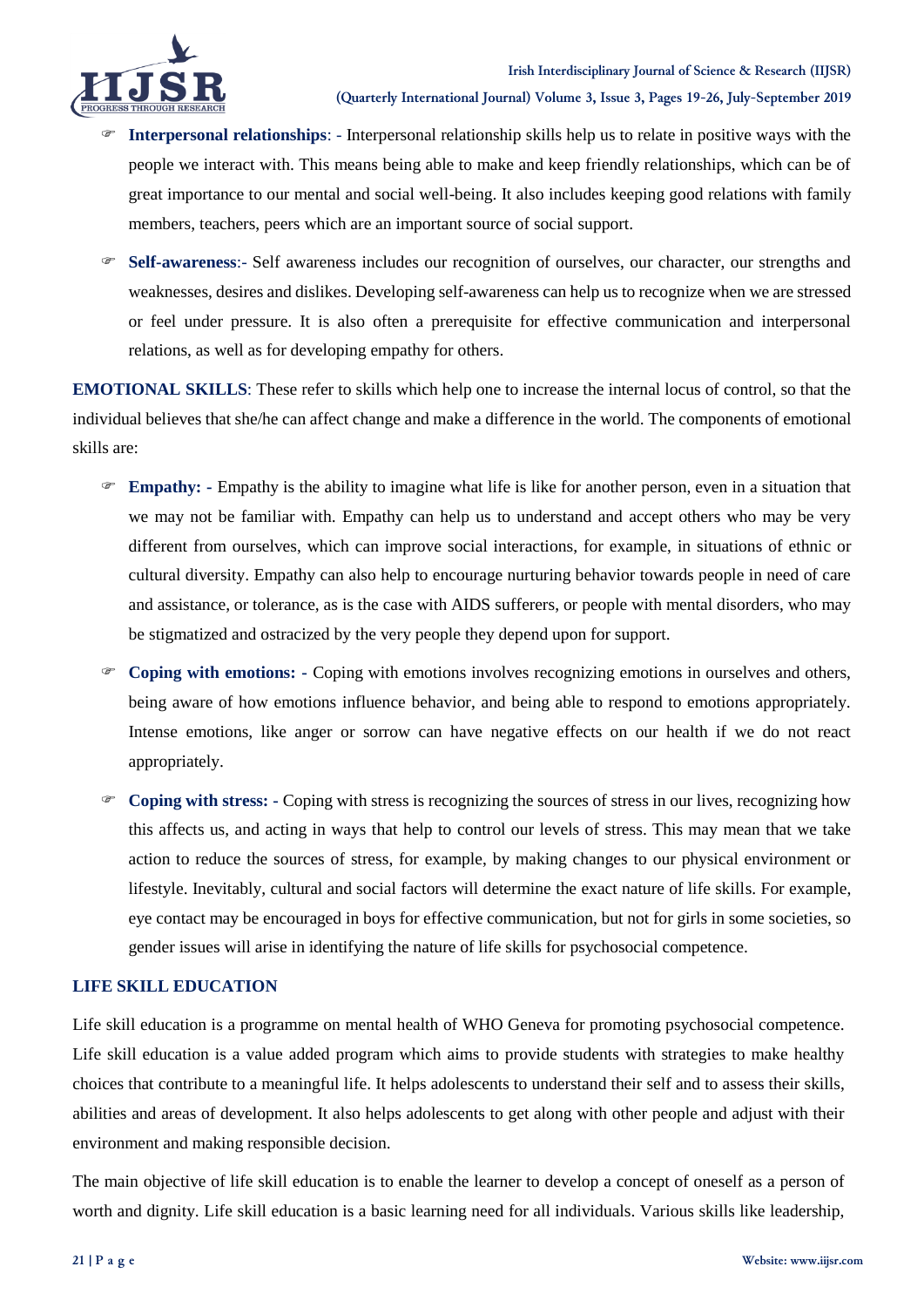



**(Quarterly International Journal) Volume 3, Issue 3, Pages 19-26, July-September 2019**

responsibility, communication, intellectual capacity, self esteem, Interpersonal skill etc. extends its maximum level, if it is practicing effectively. We need to create life skill education as the cornerstone of various youth programmers and an integral part of our formal education process.

In life skills education, children are actively involved in a dynamic teaching and learning process. The methods used to facilitate this active involvement include working in small groups and pairs, brainstorming, role play, games and debates. A life skills lesson may start with a teacher exploring with the students what their ideas or knowledge is about a particular situation in which a life skill can be used. The children may be asked to discuss the issues raised in more detail in small groups or with a partner. They may then engage in short role play scenarios, or take part in activities that allow them to practice the skills in different situations as actual practice of skills is a vital component of life skills education. Finally, the teacher will assign homework to encourage the children to further discuss and practice the skills with their families and friends.

Skill based approach in life skill education follows well established mentoring techniques to develop students innate quality and also motivating them to adopt socially acceptable pattern of life style's particularly, strategy consisting of a group of people combined together to help themselves by identifying their talents and directing them to choose an appropriate steps to enhance their skill and abilities as a part of development.

In order to have an effective implementation of life skill education there is a need for professionally trained and skilled personal from within the country. Professional training requires a purposely planned programmed of study prepared by experts which has the approval of a competent authority and a group of experts to train the trainers of life skill education.

### *Skill Areas & Indicators of Assessment*

- Thinking skills Students demonstrates the ability to:
	- be original, flexible and imaginative
	- raise questions, identify and analyze problems
	- implement a well- thought our decision and take responsibility
	- generate new ideas with fluency
	- elaborate/build on new ideas
- Social Skills Students demonstrates the ability to:
	- Identify, verbalize and respond effectively to others' emotions in an empathetic manner
	- get along well with others
	- take criticism positively
	- listen actively
	- communicate using appropriate words, intonation and body language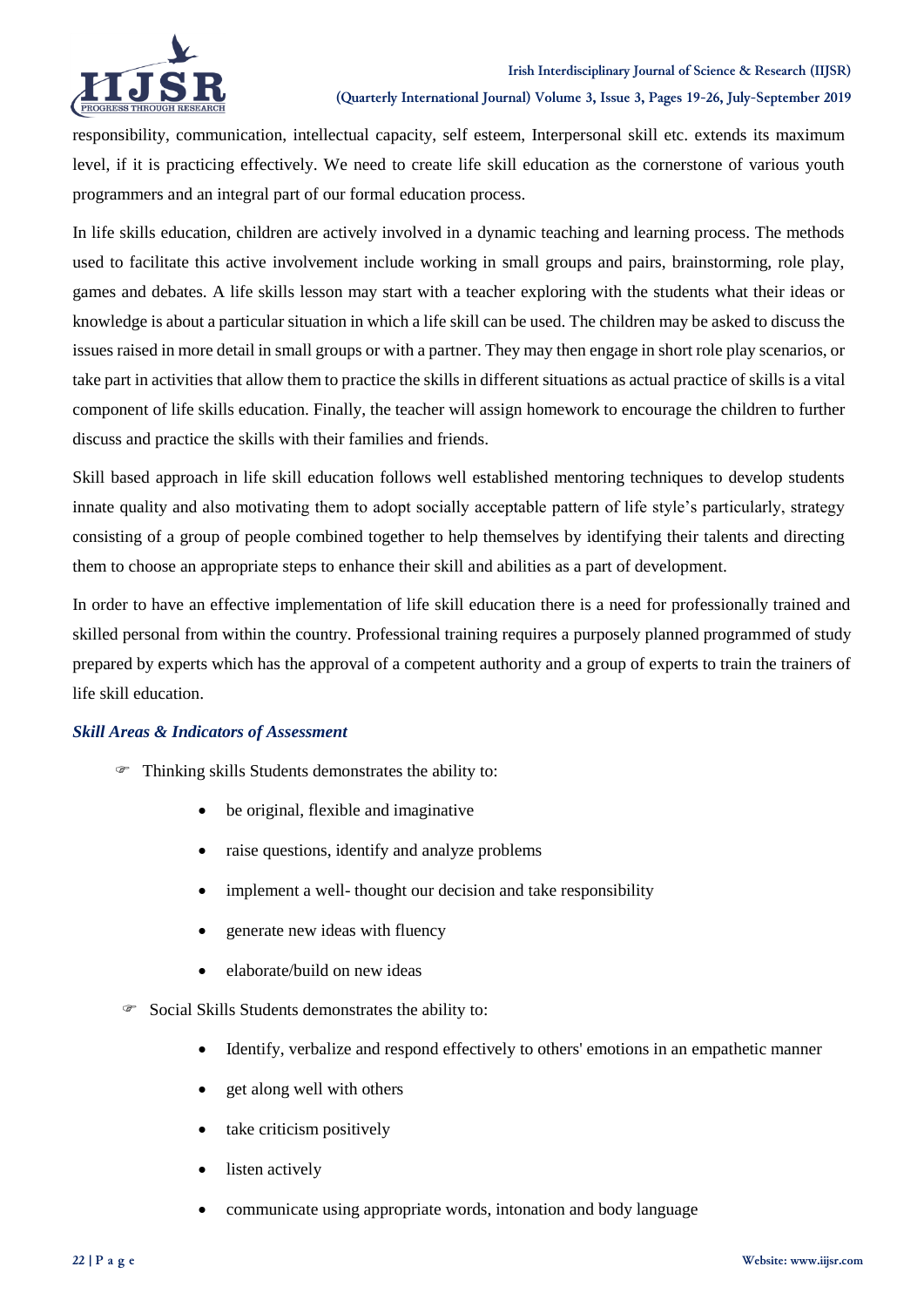

- Emotional Skills Students demonstrates the ability to :
	- Identify one's own strengths and weaknesses
	- be comfortable with one's own self and overcome weaknesses for positive self-concept
	- identify causes and effects of stress on oneself
	- develop and use multi-faceted strategies to deal with stress
	- ability to express and respond to emotions with an awareness of the consequences.

### *Yoga*

Yoga is way and art of living. Yoga is a form of comprehensive education that can be utilized by adolescents to develop physical stamina and flexibility, emotional stability, intellectual and creative talents. A close study of the processes reveals that the yoga tradition cannot be confined to only the physical or the postural; it enters into a deeper engagement and exploration of the psychological and emotional domains. If understood in its totality, yoga can lead to valuable insights and be of great help in laying the foundation for leading a meaningful life.

### *How yoga is helpful to enhance Life Skill in Adolescents?*

The introduction of yoga in schools for all adolescents aims to help free their mental and creative energies in a constructive manner, so as to lead to self-confidence and self-awareness. For those students who are interested and can spare the time, additional classes could be arranged. These would include rhythmic movements and some selected simplified asana for stretching, toning the muscles and creating flexibility within the skeletal system, as well as the development and maintenance of healthy nervous and endocrinal systems. The overall effect would be heightened sensitivity, balanced energy and improved attentiveness. Students could be made to articulate and share their findings with each other which would result in many insights both for the students as well as the teachers.

The context of the yoga tradition, Astanga yoga, based on the dimensions explained, is necessary for the understanding of adolescents. However, the actual imparting of the practices needs to be extremely simple and basic.

### *Effects of yoga on emotional aspects:*

Regulates hyperactive behaviour Harmonizes mental energy Activates vital energy Builds character *Effects of yoga on mental aspects:*

Improves concentration

Enhances recall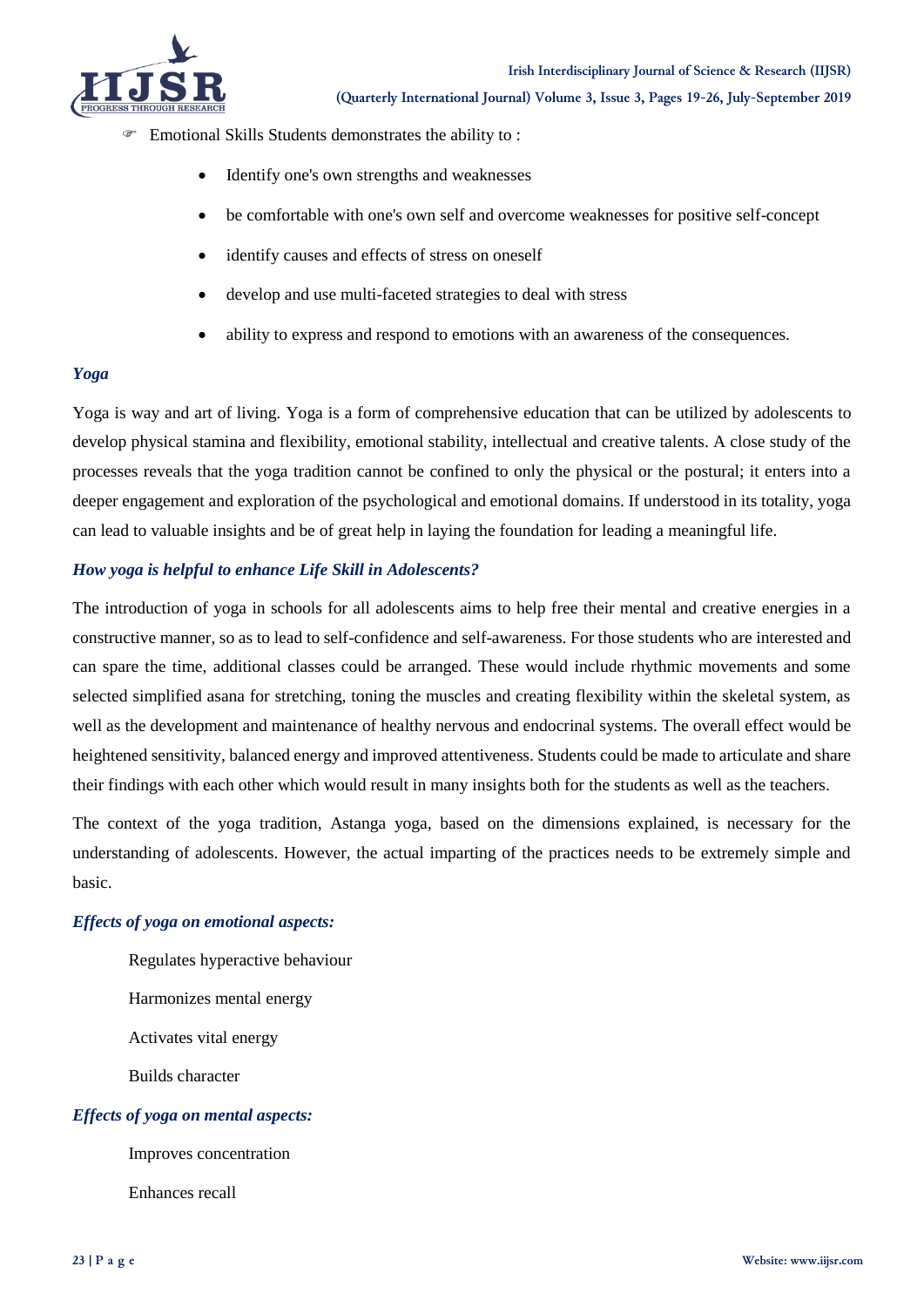

Works on conscious and subconscious

Stimulates left and right brain

# *Effects of yoga on physical aspects:*

Vitalizes and improves brain

Strengthens and balances skeletal, muscular, endocrinal and nervous system

# *Effects of yoga on creative aspects:*

Enhances imagination

Focuses thoughts and intuition

Develop personal self esteem and self awareness

# *There are several schools of yoga which, though different in approach, have similar underlying assumptions:*

- $\triangleright$  Body and mind are connected; the health of one affects the other.
- $\triangleright$  Regular practices in the form of asana as well as relaxation are recommended for their revitalizing and tranquilizing effects on the system.
- $\triangleright$  Discipline that starts at the level of the body soon moves to the mental aspects. The overall effect is an increase in the effectiveness of the individual in whatever she/he undertakes.
- $\triangleright$  Balance is important in all that one does, neither indulgence nor deprivation.
- Development of healthy attitudes such as cleanliness and contentment.
- $\triangleright$  Psycho-mental work, through introspective and various meditational methods, with the aim of bringing about clarity of understanding and self-awareness.
- $\triangleright$  Harmony with self, others and nature.

### *Relevance and importance of teaching Life Skill Education to Adolescents*

Imparting life skill education to adolescents will bring valuable benefits which include:

Promotion of self esteem, peace education, self confidence etc (**Moon, 1993**).

Prevention of antisocial activities and behavior (**Botvin et.al. 1983, Pentz, 1984**)

Helps in the promotion of general well being and primary prevention (**Errecart et al., 1991; Perry and Kelder, 1992; Caplan et al., 1992**)

Life skills enable individuals to translate knowledge, attitudes and values into actual abilities and enable individuals to behave in healthy ways, given the desire to do so and given the scope and opportunity to do so.

Results of research studies also prove that life skill education improves the academic performance of individuals (**Weissberg et.al. 19898**)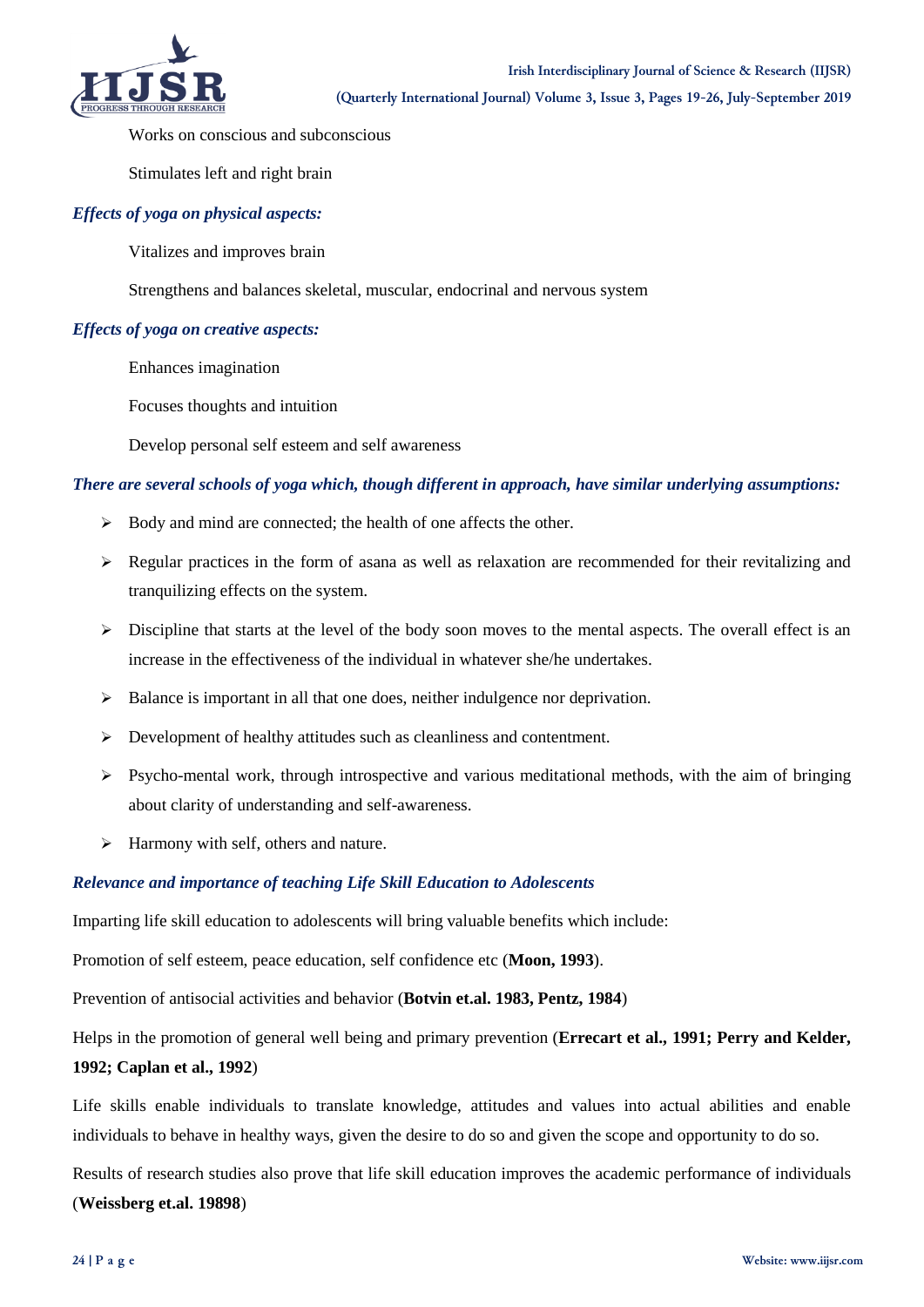

Adolescence is a period when the intellectual, physical and all the capabilities are very high but their antisocial activities and behavior are deteriorating all their capabilities and they are becoming a burden to the society. Imparting life skill training through inculcating life skill education by yoga will help our adolescents to overcome such difficulties in life. Life skill education can serve as a remedy for the problems as it helps the adolescents to lead a better life. Therefore life skill education is a need of the society and every education system should impart life skill education as a part of its curriculum as it is capable of producing positive health behavior, positive interpersonal relationships and well being of individuals. The adolescents have to prepare for a global successful adult life of competition and independent functioning which is possible only through enhancing their psychosocial competencies through life skills training.

Thus, there is a dire need of integrating life skills in the curriculum of schools as well as colleges. In order to transact the curriculum successfully, teachers must be trained continuously. Only professionally trained teachers can develop the life skills in the students properly. Research studies show that development of life skills in the students have increased their academic achievement, reduced the violence in the schools and colleges, have prevented the students from the abuse of drugs and alcohol, and developed their self confidence, self concept and self esteem. Life skills help in creating an environment of peace. High level of life skill helps in becoming good citizen and productive worker. It helps in reducing the antisocial activities and suicidal attempts. Life skills reduce the stress, help in controlling the emotions and making the informed decisions. Thus life skill development is an important subject which must be taught in our educational institutions.

# **REFERENCES**

Botvin, G. J., Baker, E., Botvin, E. M., Filazzola, A. D., & Millman, R. B. (1984). Prevention of alcohol misuse through the development of personal and social competence: a pilot study. Journal of studies on alcohol, 45(6), 550-552.

Caplan, M., Weissberg, R. P., Grober, J. S., Sivo, P. J., Grady, K., & Jacoby, C. (1992). Social competence promotion with inner-city and suburban young adolescents: effects on social adjustment and alcohol use. Journal of consulting and clinical psychology, 60(1), 56-63.

Errecart, M. T., Walberg, H. J., Ross, J. G., Gold, R. S., Fiedler, J. L., & Kolbe, L. J. (1991). Effectiveness of teenage health teaching modules. Journal of School Health, 61(1), 26-30.

Moon, A. (1993). Skills for the Primary School Child: Promoting the Protection of Children. Supplementary Lesson Cards. Tacade.

Pentz, M. A. (1983). Prevention of adolescent substance abuse through social skill development. NIDA research monograph, 47, 195-232.

Perry, C. L., & Kelder, S. H. (1992). Models for effective prevention. Journal of adolescent Health, 13(5), 355-363.